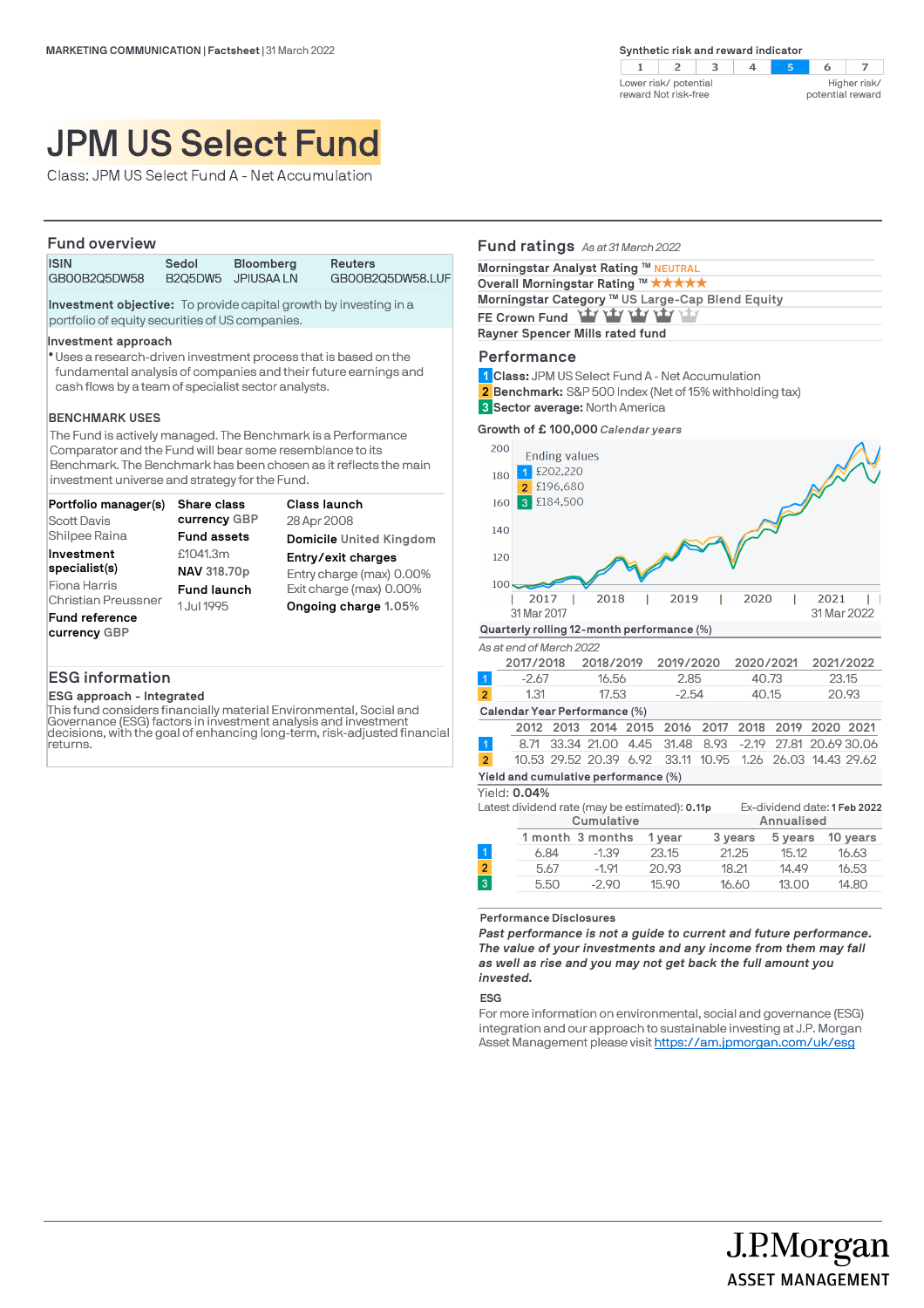# **Portfolio analysis**

| Measurement               | 3 years | 5 years |
|---------------------------|---------|---------|
| Correlation               | 0.91    | 0.93    |
| Alpha (%)                 | 2.57    | 0.56    |
| Beta                      | 0.95    | 1.01    |
| Annualised volatility (%) | 15.16   | 14.71   |
| Sharpe ratio              | 1.34    | 1.01    |

# **Holdings**

| Top 10                    | Sector                      | % of assets |
|---------------------------|-----------------------------|-------------|
| Microsoft                 | Software & Services         | 8.9         |
| Alphabet                  | Media                       | 6.6         |
| Apple                     | Semi & Hardware             | 5.1         |
| Amazon                    | Media                       | 4.7         |
| Nextera Energy            | Utilities                   | 3.5         |
| Abbvie                    | Pharm/MedTech               | 3.4         |
| Prologis                  | <b>REIT<sub>s</sub></b>     | 3.3         |
| Eaton                     | <b>Industrial Cyclicals</b> | 3.1         |
| <b>NXP Semiconductors</b> | Semi & Hardware             | 3.0         |
| Deere &                   | <b>Industrial Cyclicals</b> | 2.8         |

| Sectors (%)                 |      | Compared to benchmark |  |  |
|-----------------------------|------|-----------------------|--|--|
| Media                       | 13.3 | $+2.1$                |  |  |
| Semi & Hardware             | 12.1 | $-2.2$                |  |  |
| Pharm/MedTech               | 11.6 | $+1.1$                |  |  |
| <b>Industrial Cyclicals</b> | 9.1  | $+1.3$                |  |  |
| Software & Services         | 8.9  | $-1.1$                |  |  |
| Big Banks & Brokers         | 6.7  | $+1.1$                |  |  |
| Retail                      | 6.4  | $+0.7$                |  |  |
| <b>Financial Services</b>   | 5.3  | $+0.3$                |  |  |
| Utilities                   | 4.7  | $+2.0$                |  |  |
| Auto & Transportation       | 3.7  | $-1.0$                |  |  |
| Others                      | 14.6 | $-7.9$                |  |  |
| Cash                        | 3.6  | $+3.6$                |  |  |